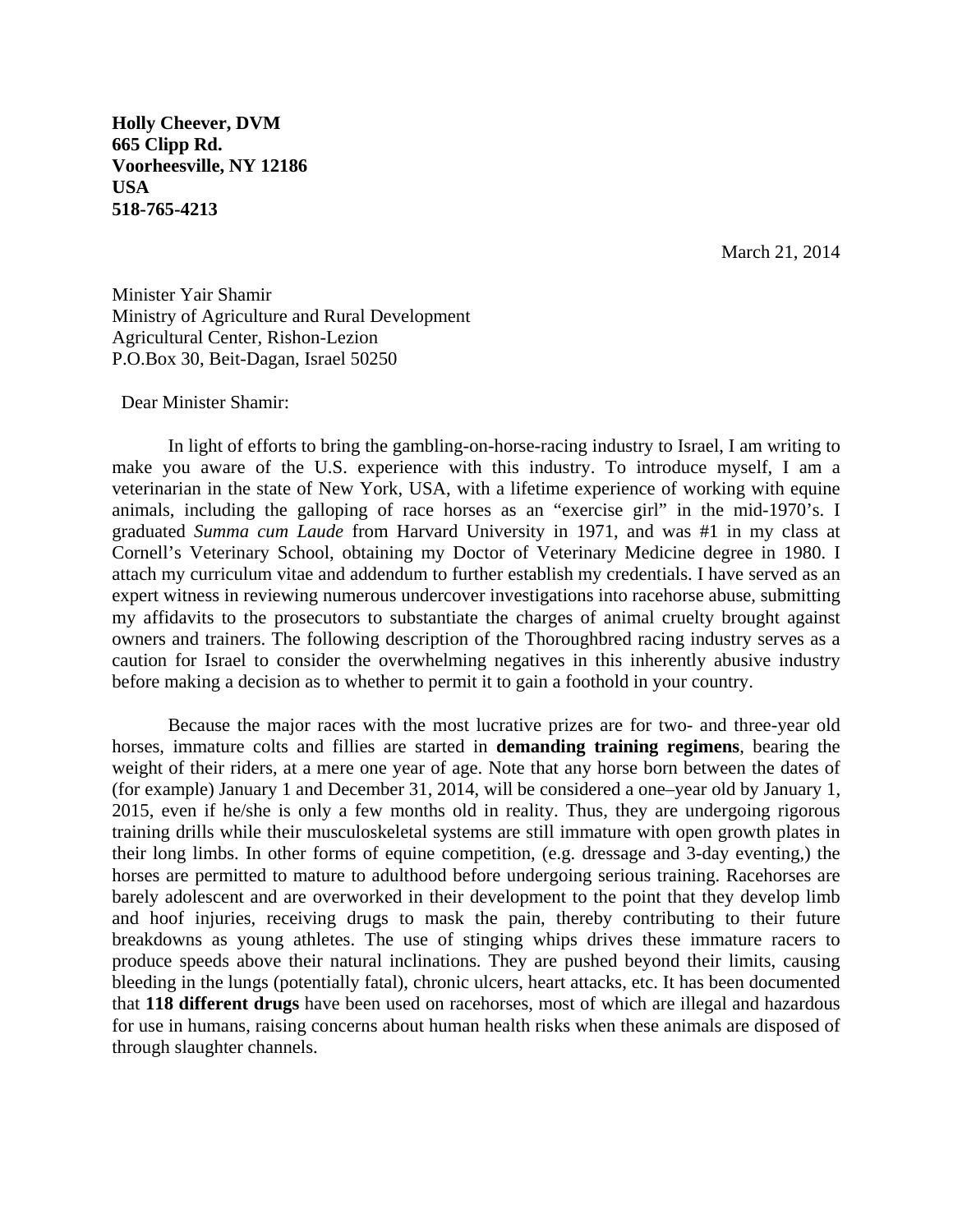Because of the over-driving of these horses in their formative stages, coupled with the drugs that mask pain and cause them to further damage their joints, bones, tendons, and ligaments, over a thousand horses on USA tracks suffer **catastrophic "break-downs**" annually and are euthanized on the tracks. Proper care for these injuries requires lengthy rest periods to permit healing, but owners and trainers are not willing to allow a prolonged period in which the horse generates no income. This is an unacceptable mortality rate for any "sport."

**Overproduction** is a critical problem in this industry: in order to have a sizeable number of young equine athletes from which to select the racers with sufficient talent to compete successfully, thousands must be produced, most of whom will not make it as racehorses. This overbreeding adds to our country's unwanted horse population, resulting in horses being abandoned or neglected when their owners have no further use for them or interest in their perpetual care—and horses can live well into their thirties with proper husbandry. They therefore are sold at auction for slaughter, which is brutally cruel for equine animals who are "head-shy" instinctively, swinging their heads away from the "captive bolt" pneumatic device, which is supposed to stun them on the first try before they are shackled and hoisted by one hind limb for the slitting of the great vessels and death by exsanguination. Many are conscious throughout this frightening and painful process, and have suffered multiple agonizing blows to their skulls before death. The videos of their screams from the repeated blows are gut-wrenching.

An additional form of equine cruelty that accrues from this overproduction of foals is the **"nurse mare" industry**. Surrogate mares are bred to produce useless and unwanted foals to provide foster mothers for expensive foals whose mothers have rejected them or are sent to be bred again to stallions for the next valuable progeny. As the surrogate nurse mares are sent to racing stables to nourish the valuable foals, their own foals may be left to struggle with malnutrition, neglect, and abandonment. These unwanted by-product foals are never given an adequate nursling diet, nor are they given the medical attention that such youngsters require; their extreme neglect in such a formative period prevents them from ever attaining their genetic potential or proper health.

Since the Thoroughbred racing industry creates such a high volume of animals who are crippled while still young, or who are simply not fast enough to compete, the numbers of unwanted or "used up" animals is staggering. The only humane manner in which to manage such large numbers of animals who may not be suitable for any future use would be to establish **humane retirement homes**: but with animals who may live to their mid-30's and require thousands of dollars annually to feed, house, and to medicate (especially in their long geriatric period,) there is a dearth of such facilities to humanely house the thousands of horses in need of such extended care. Too many end up in the care of self-proclaimed "rescue groups" that over time, deteriorate into grim equine hoarder cases.

Although I base these statements on my experience with the Thoroughbred industry as it exists in the United States, much of this evidence is found in other countries' racing industries as well. If Israel bows to the pressure of those interests hoping to make fortunes on the wagering that forms the basis for this sport's popularity, it opens the doors to a host of potential evils, not the least of which are corruption and egregious animal cruelty. If the United States and the